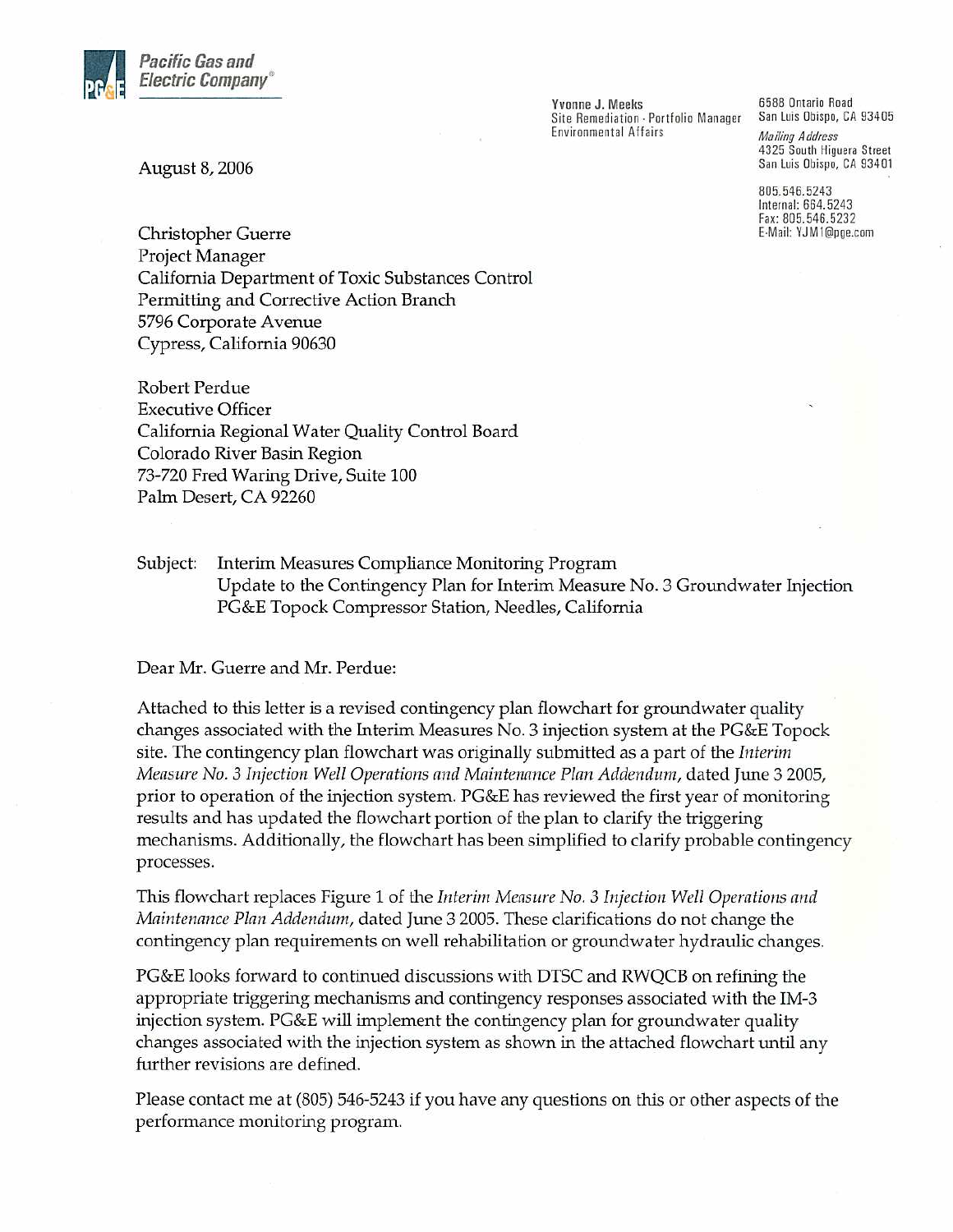Mr. Christopher Guerre Mr. Robert Perdue August 08, 2006 Page 2

Sincerely,

akins for yvanne Meets

Yvonne Meeks Pacific Gas and Electric Company Senior Environmental Consultant - Onsite

Jose Cortez, RWQCB CC. Liann Chavez, RWQCB Kate Burger, DTSC

Enclosure